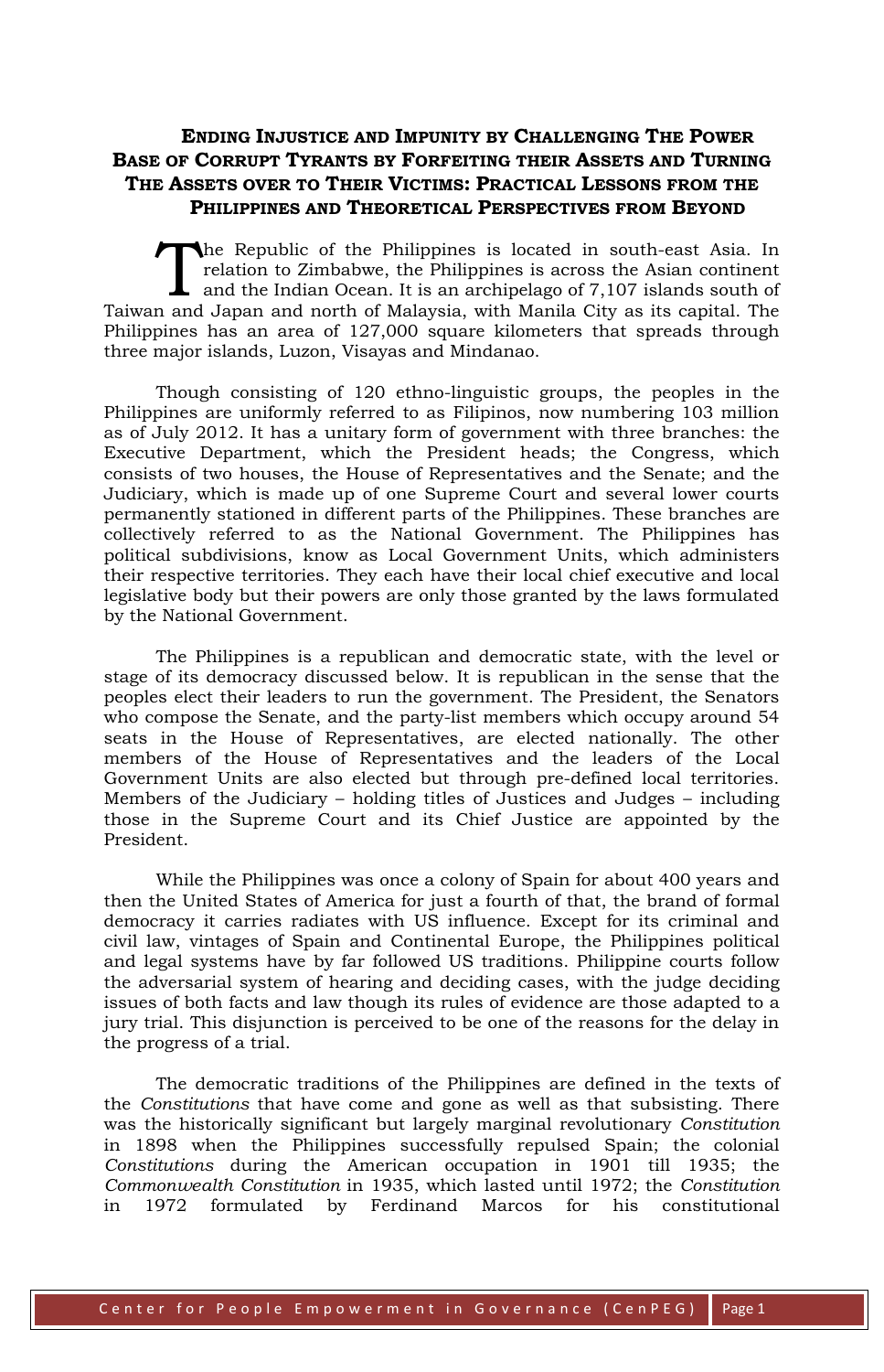authoritarianism; the *Freedom Constitution* after the authoritarian Marcos was removed from power; and presently, the *Constitution* adopted in 1987.

Huntington (1991) and Shin (2008) identify the Philippines as belonging to the third wave of democratization. According to these authors, countries shifting from authoritarianism to democracy in the 1980's and 1990s rode this wave. In the case of the Philippines, Ferdinand Marcos was the turning point. Freely elected president in 1965 and 1969, but unable to run a third time for the presidency, and this was under the *Commonwealth Constitution*, he in 1972 used martial law powers, to stay in office. He then brokered the 1972 *Constitution* to keep himself in power.

Dahl (1971) lists three pre-requisites of democracy, namely, *competition, inclusiveness, and civil liberties*. Marcos' 1972 *Constitution*, theoretically, allowed elections, guaranteed civil liberties, and retained the functions of the courts. Realities however rejected flatly the theory. The elections were rigged and therefore unreliable dispensers of popular mandate (Rivera 2002). Marcos monopolized power, both political and economic (Hernandez 1985). He violently suppressed dissension; his government used killings and enforced disappearances towards this end and turned himself literally the many martyrs' last visions (Sison 2012). In his time political and civil rights were dead. Economic rights proved no better. Marcos was the only wielder of power, and his control and influence extended from politics to economics (Hernandez 1985). He lucratively turned the economy into his cronies' businesses ultimately for his benefit, creating *crony capitalism* (Rivera 2002).

Marcos' administration was not just a case of "potential risk of heightened concentration of executive power" (Payle 2002; Armony and Schamis 2005). He was not simply power hungry. Under Doreenspleet's (2000) democracy typologies, he led an authoritarian government as he failed to meet the requirement of competition, *i.e.*, no citizens' access to policy options and participation in policy creation, nor "institutionalized constraints" on Marcos' exercise of power.

Amidst pressure from the United States and his own constituencies, Marcos was compelled to call special elections for the posts of President which he held and of Vice-President. His adversary was Corazon Aquino, the widow of Benigno Aquino whose death in 1983 had sparked massive outrage against the political repression and economic deprivation attributed to Marcos' government. Official results had Marcos winning over Corazon Aquino. The peoples protested the perceived grotesqueness of this result.

In February 1986 Ferdinand Marcos' reign of terror and corruption came to an end. Peoples marched through the streets of EDSA, the abbreviation of that stretch of highway that links south and north of the capital of the Philippines. The key actors were Corazon Aquino; Cardinal Jaime Sin of the Philippines' Catholic Church; Fidel Ramos, then deputy commander of the Philippines' Armed Forces and commander of the national police force; Juan Ponce Enrile, then Marcos' defense secretary; and the several movements, backed by formal organizations, from the left to the right of the political spectrum, united in the aspiration to put an end to the political repression, violent stifling of free expression, and teeming centralized corruption.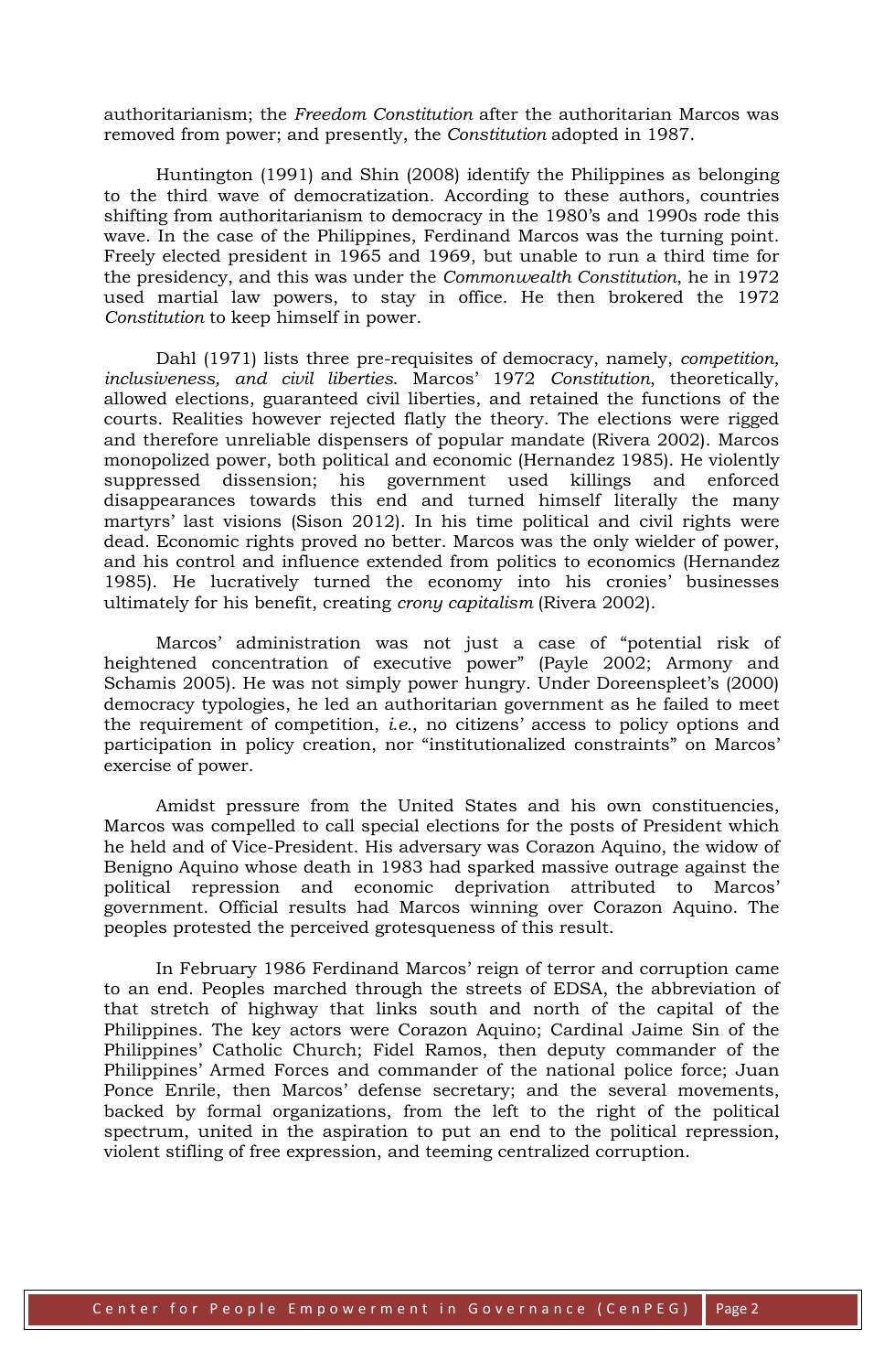Rakner Menocal & Fritz (2007) uses temporal frames to situate the phases of democratization: liberalisation from authoritarian rule, transition to democracy, and consolidation to a democratic system. O'Donnell (1994) calls the desirable last phase as representative democracy; for Doorenspleet (2000) it is liberal democracy. For a democracy that does not reach this stage, if it does not revert to authoritarianism (Rakner Menocal & Fritz 2007), it is labelled unconsolidated or hybrid regimes (Rakner Menocal & Fritz 2007), O'Donnell's (1994) delegative democracy, or Dahl's polyarch.

In liberal democracy, Dahl's pre-requisites of democracy are present, *i.e.*, "meaningful and extensive competition, sufficiently inclusive suffrage in national elections, and a high level of civil and political liberties" (Doorenspleet 2000). Rustow (1970) says that complete democracy must have these features: internalization of a sense of national political community; sensible resolution of conflicts over societal issues; institutionalization of crucial aspects of democratic procedure; and consensual submission to democratic rules of contestation.

In a hybrid regime, delegative democracy or polyarch, the deficiencies or weaknesses are two-fold – failure to achieve a shared commitment to build and strengthen democratic institutions, AND absence of effective means to cope with social and economic problems (O'Donnell 1994). Here, what substitutes for democratic institutions – "regularized patterns of interaction that are known, practiced, and regularly accepted (if not necessarily normatively approved) by social agents" expecting to interact "under the rules and norms formally or informally embodied in those patterns" – are " $x \times x$  other nonformalized but strongly operative practices – clientelism, patrimonialism, and corruption" (O'Donnell 1994, pp. 57, 59).

Accountability is central to democratic consolidation. The types of accountability are vertical, *i.e.*, through the ballot, horizontal, *i.e.*, institutions designed for that purpose, and societal, *i.e.*, civic associations, other NGOs and independent mass media auditing State actions (O'Donnell 1994; Rakner Menocal & Fritz 2007). Accountability is hampered, when democracy is in the delegative stage, a re-statement of its weakness, because of its "antiinstitutional bias" and characteristic "high personalization and concentration of power in the executive." This should explain in this democracy stage the propensity for and attractiveness of extra-institutional means of addressing social and economic ills and regime change, like massive social protests and coup d'etat (O'Donnell 1994).

The efforts at consolidating Philippine democracy, post Marcos, involved initiating measures to compel accountability and creating institutions for that purpose. Hence in February and March 1986 President Corazon Aquino, using her legislative powers under the *Freedom Constitution* that was put in place immediately after Ferdinand Marcos was toppled from power and the 1972 *Constitution* was set aside, ordered to "freeze" all such assets and properties in the Philippines, "prohibit" their disposal, and "require" full disclosure by all persons in the Philippines holding such assets or properties, and created the Presidential Commission on Good Government (PCGG) – while proceedings are taking place to determine the assets' legitimacy or illegitimacy.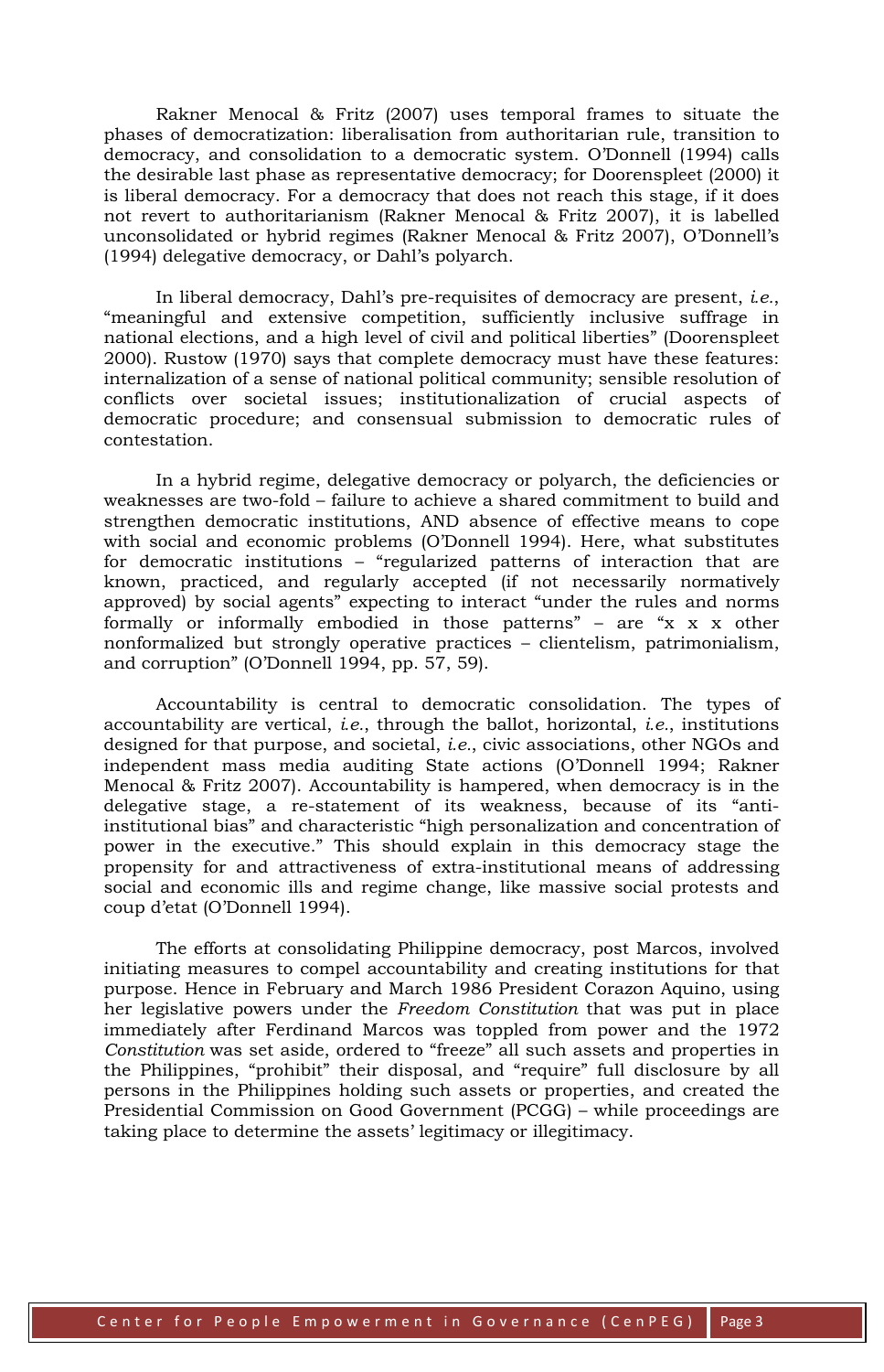The tasks of the PCGG are:

(a) The recovery of all ill-gotten wealth whether located in the Philippines or abroad, including the takeover or sequestration thereof;

(b) The investigation of such cases of graft and corruption as the President may assign to the Commission from time to time.

(c) The adoption of safeguards to ensure that the above practices shall not be repeated in any manner under the new government, and the institution of adequate measures to prevent the occurrence of corruption.

Its power and authority are to:

(a) conduct relevant investigation;

(b) sequester or place or cause to be placed under its control or possession any property believed to be ill-gotten;

(c) provisionally take over in the public interest such property or to prevent its disposal or dissipation;

(d) enjoin or restrain any actual or threatened commission of acts against the PCGG;

(e) administer oaths, and issue subpoenas necessary for the PCGG's tasks;

(f) hold any person in direct or indirect contempt and penalize him or her;

(g) seek and secure the assistance of any office, agency or instrumentality of the government.

(h) promulgate such rules and regulations as may be necessary to carry out the purposes of this order.

In exercising its mandate, the PCGG uses the writs of "Sequestration" (means taking into custody or placing under the PCGG's control or possession through its fiscal agent any asset, fund or other property, as well as relevant records, papers and documents, in order to prevent their concealment, destruction, impairment or dissipation pending determination of the question whether the said asset, fund or property is ill-gotten wealth under Executive Orders Nos. 1 and 2); "Freeze Order" (an order intended to stop or prevent any act or transaction which may affect the title, possession, status, condition, integrity or value of the asset or property which is or might be the object of any action or proceeding under Executive Orders Nos. 1 and 2, with a view to preserving and conserving the same or to preventing its transfer, concealment, disposition, destruction or dissipation); and "Hold Order" (an order to temporarily prevent a person from leaving the country where his departure will prejudice, hamper or otherwise obstruct the PCGG's task to enforce Executive Orders Nos. 1 and 2).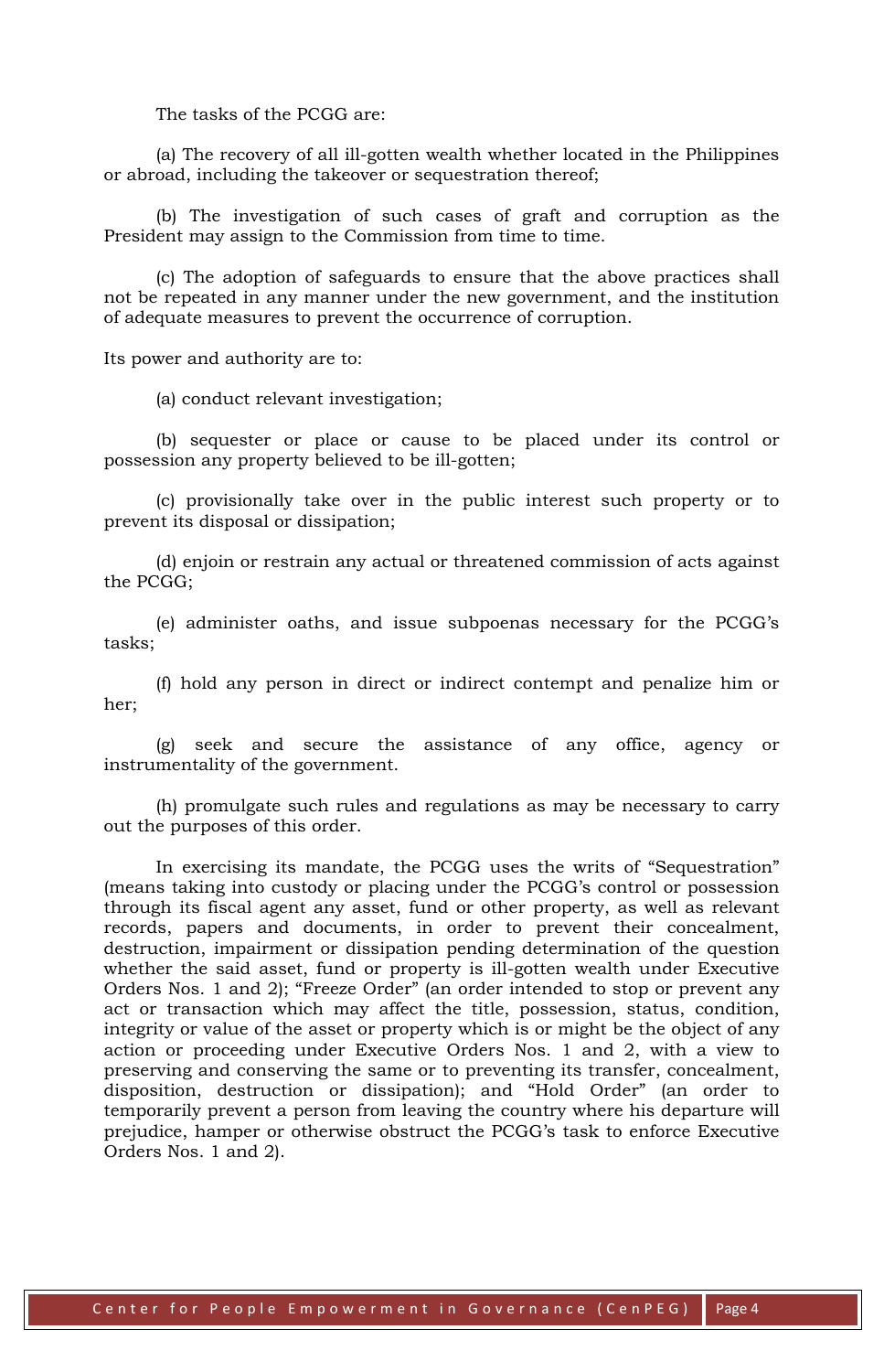The PCGG is granted immunity from claims for damages and from being called to testify or reveal information in any court or any other body. It is also empowered to grant immunity from criminal prosecution to any person who provides it information or testifies in any investigation it is conducting. The criminal and civil cases to be initiated by the PCGG were to be filed with the Sandiganbayan, a third level collegial court in the Philippines and ranked just below the Supreme Court. Notably the Sandiganbayan can compel a witness to testify or provide information but no testimony or other information compelled under the order (or any information directly or indirectly derived from such testimony, or other information) may be used against the witness in any criminal case, except a prosecution for perjury, giving a false statement, or otherwise failing to comply with the order.

The Sequestered Assets Disposition Authority and later the Asset Privatization Trust, independent boards, and PCGG's fiscal agent are responsible for the disposition of assets, business enterprises or corporations transferred to the PCGG or pursuant to a decision of a court of law. Their job is to transfer, sell, assign or otherwise dispose of these assets "on such terms and conditions as are in the best interest of the National Government." Resources obtained from the PCGG's exercise of power have been earmarked for various at times criss-crossing purposes. Hence, Republic Act 9700 (2011) makes land acquired by the PCGG in the exercise of its mandate open to distribution for agrarian reform while Republic Act 8532 (1998) earmarks receipts from proceeds of assets and sales of ill-gotten wealth to fund the agrarian reform program. Republic Act 7202 (1992) allocates "assets or funds that may be recovered, or already recovered, which have been determined to have been stolen or illegally acquired from the sugar industry" for compensating "all sugar producers from Crop Year 1974–1975 up to and including Crop Year 1984– 1985 on a pro rata basis." Executive Order 313 (2000) sets aside the coconut levy shares in the San Miguel Corporation as initial capital for a trust fund to be used for "the purpose of financing programs of assistance for the benefit of the coconut farmers, the coconut industry, and other agri-related programs intended to maximize food productivity, develop business opportunities in the countryside, provide livelihood alternatives, and promote anti-poverty programs."

Claims for compensation by victims of violations of human rights are not one of those identified for financing by PCGG-generated assets. This exclusion is rather weird since Marcos' government was deposed for among others its rabid repression of human rights. Monuments have been erected for human rights victims yet not a single money was allotted to recognize and compensate them for their sufferings and sacrifices. Worse, accountability was reiterated as a fundamental democratic principle in the 1987 *Constitution* (Juego 2007).<sup>1</sup> Ostensibly, this *Constitution* is a documentation of Appadurai's (2007) "politics

<u>.</u>

<sup>1</sup> Hence, a whole article in the 1987 *Constitution* is devoted to accountability. It reinstituted existing institutions – Civil Service Commission, Office of the Ombudsman, Sandiganbayan, power of impeachment – to compel accountability. For the first time, the *Constitution* elevated to fundamental prominence the rule that "[t]he right of the State to recover properties unlawfully acquired by public officials or employees, from them or from their nominees or transferees, shall not be barred by prescription, laches, or estoppel." The *Constitution* also recognized the validity of the PCGG's sequestration or freeze orders but required that these writs be issued only upon showing of a prima facie case and that these writs are deemed automatically lifted if no judicial action or proceeding is commenced.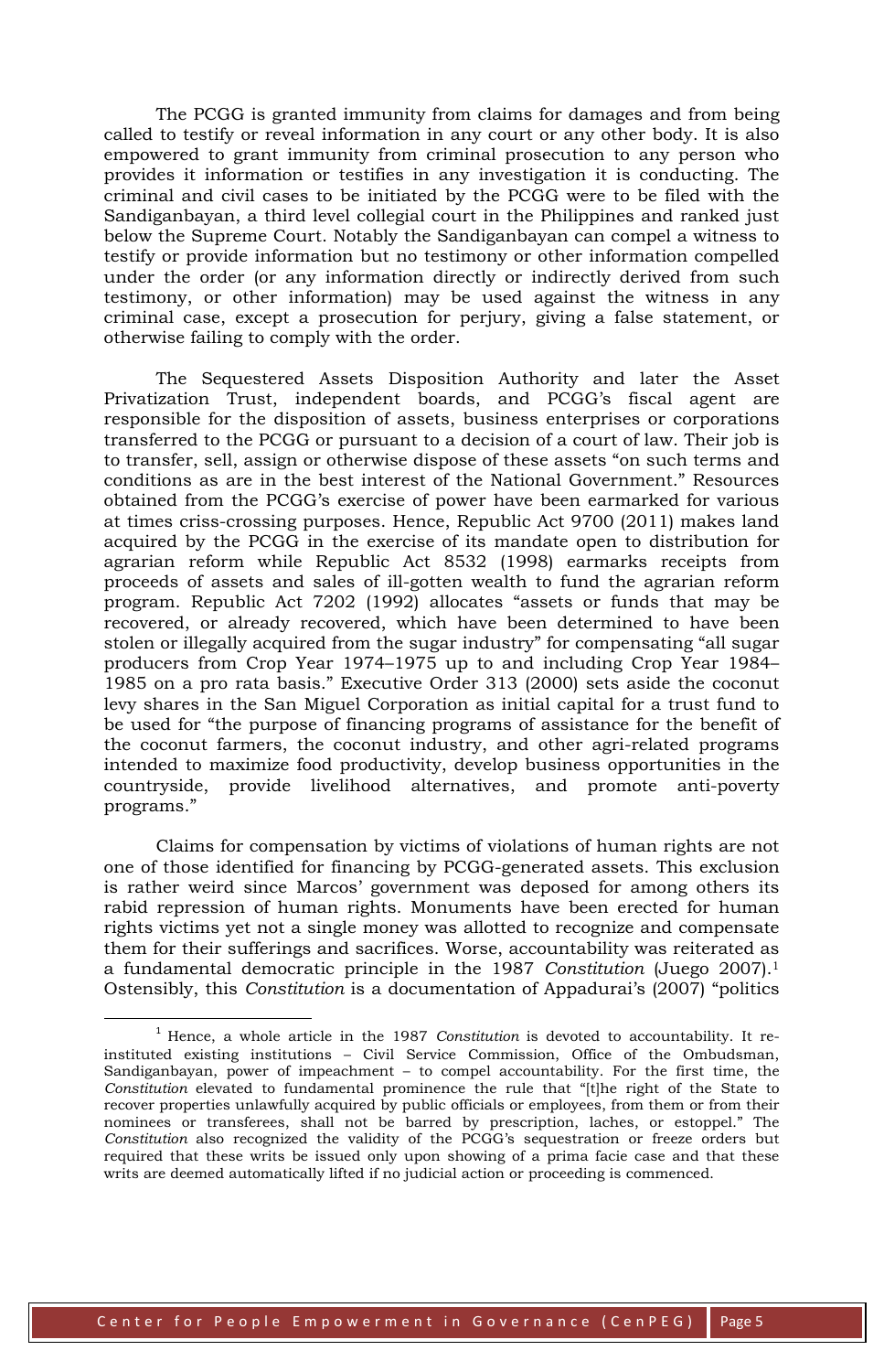of hope" where "social development (including a deeper consciousness of rights, broader access to knowledge, and fuller participation in the public sphere) is taken to be the best road to equality (seen as the reduction or elimination of poverty)." While the *Constitution* impresses the "classical idea of popular sovereignty" and rule of law in which citizens are equal, and simultaneously seeks legitimacy by obliging the State to "provide for the well-being of the population" (Chatterjee 2004), a budget for human rights claims have been altogether ignored.

To be sure, the efforts to institutionalize accountability in the Philippines did not begin in 1986 or after Ferdinand Marcos' fall from power. For even before he began his authoritarian rule and throughout his reign of terror and corruption, existing statutes against corruption and violation of human rights remained part of the legal system and thus ought to have been followed.

For instance, Republic Act 1379, which was enacted in 1955, provides the procedure for the forfeiture in the State's favor any property found to have been unlawfully acquired by any public officer or employee. This statute says whenever any public officer or employee has acquired during his or her incumbency an amount of property manifestly out of proportion to his or her salary as such public officer or employee and to his other lawful income and the income from legitimately acquired property, the property shall be presumed prima facie to have been unlawfully acquired.

Republic Act 3019, the "Anti-Graft and Corrupt Practices Act," was passed into law in 1960 and penalized every conceivable corrupt and graft practices by any public employee or officer. Under the *Civil Code*, which came to fore in 1949, any violation of human rights which results in an injury, physical or otherwise, provides a cause of action for damages.

The *Revised Penal Code*, which has been in effect since 1930, requires public officers and employees who commit crimes in relation to or aided by their office to restore the thing obtained or repair the damages caused thereby.

The wholesale plunder of economic resources and violations of human rights by Ferdinand Marcos, his family and his associates cannot therefore be attributed to the absence of formal mechanisms to control public officers' malfeasance or misfeasance in office. The explanation, it appears, is the inability of the Philippines to complete its process of democratization with the features identified by Rustow (1970) or to surpass O'Donnell's (1994) characterization of a delegative democracy or polyarch – failure to achieve a shared commitment to build and strengthen democratic institutions, absence of effective means to cope with social and economic problems, and conversely, the rise of clientelism, patrimonialism, and corruption. Rivera (2002, p. 468) describes Philippine democratization as a "colonially rooted installation of formal democratic rules of contestation lacking the initial nourishing environment of a working national unity." Lacking is a national consciousness of "institutionalised uncertainty," *i.e.*, "in a democracy, all outcomes are unknown and are open to contest among key players x x x and the only certainty is that such outcomes will be determined within the framework of pre-established democratic rules" (Przeworski cited in Rakner Menocal & Fritz 2007).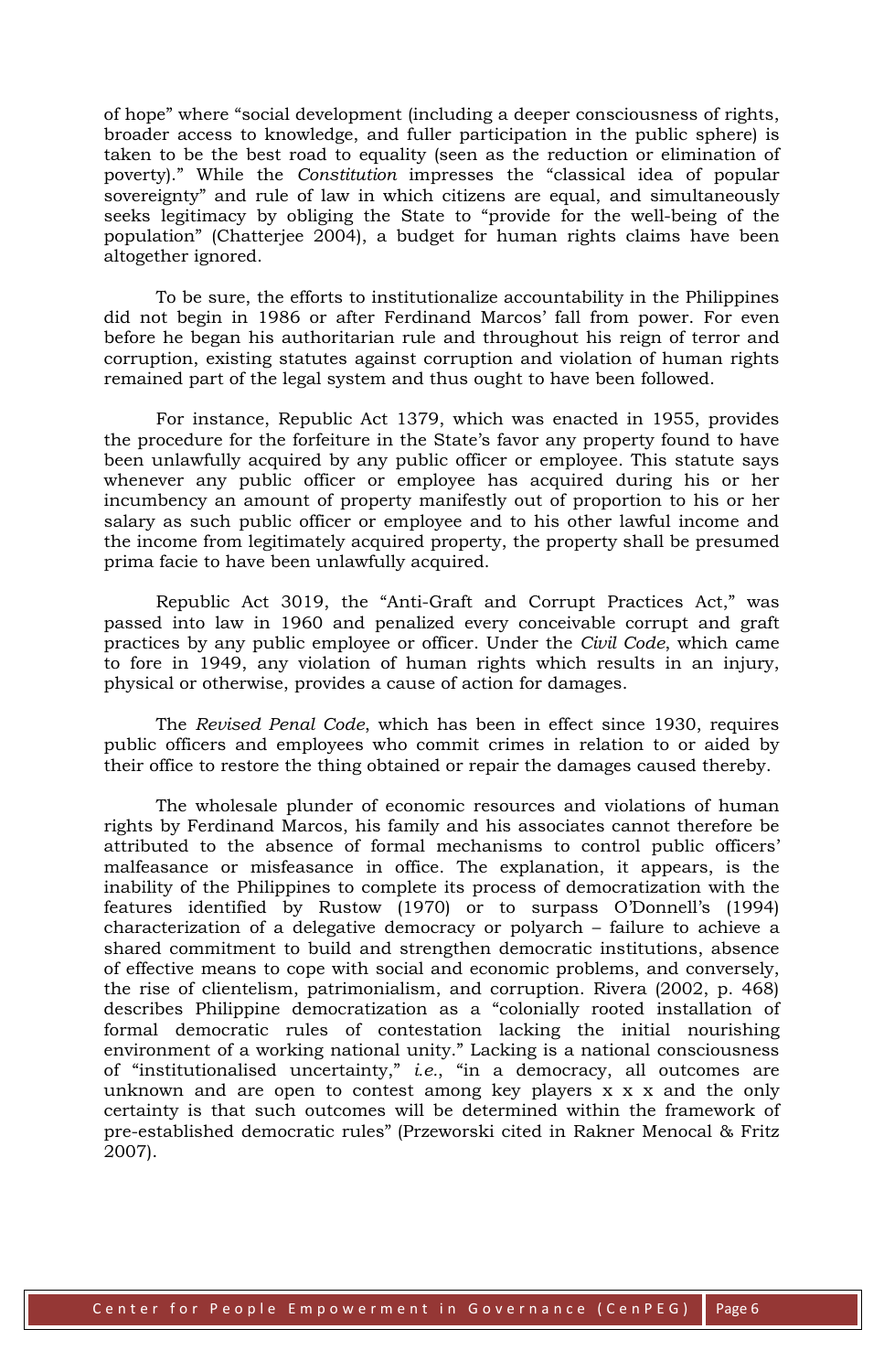Unfortunately, this condition of Philippine democracy persists till today though the degree to which they do may vary from time to time. It gives important context to a survey which concluded that for most Filipinos economic development is more important than democracy (Abueva & Guerrero 2003). Subliminally, this means that Filipinos are willing to go authoritarian if food, job and shelter are abundant (Abueva & Guerrero 2003). The same sentiment was expressed by most Filipinos when asked about how the 1986 transition has affected their lives. They felt that it lacked the capacity to foment good governance and lasting social change (Liu & Gastardo-Conaco 2011). These perceptions about democracy as incapable of delivering the social entitlements promised by the 1987 *Constitution* are dangerous because democratic institutions are seen to be inutile.

Still, the official discourse in the Philippines is to turn the issue of accountability, including those of Ferdinand Marcos, his family and his cronies, into a legal one. This would have been ideal if democracy and its institutions were flourishing in the country. But like other court cases, institutional problems affect a speedy and just resolution of the complaints against Marcos et al. For one, the parameters of this legal discourse have been limited to, first, proving that corruption existed during the Marcos regime, and second, establishing that the assets in the names of Marcos, his family and cronies were products of such corruption. Accountability has ignored or neglected human rights claims. In fact, the official position of the Philippine Government is to reject compensation for human rights victims as among the official destinations for the proceeds of the Marcos assets, ill-gotten or otherwise, see *e.g.*, *Republic v. Villarama et al.*, G.R. No. 117733, September 5, 1997. Further, a compensation bill is pending before the House of Representatives but has not been acted upon by its leaders. It is easy thus to believe that the Philippine Government gives no or low priority to victims of human rights abuses during Marcos' time.

For another, even if limited to the corruption aspect, the complaints initiated by the PCGG have to struggle for time in the Sandiganbayan's calendar for hearing cases. And if they do get to be heard, the prosecutors handling these cases have to deal with the administrative delay in obtaining evidence if there is any, and, compounded by the high rate of turn-over among lawyers handling these cases, have to spend time getting up to speed with case strategies and other case wherewithal. More often than not, too, prosecutors are ill-equipped to understand critical non-legal facets of the complaints and effectively go to trial. They have no background knowledge on such matters as reading financial statements or comprehending technical commercial terms and procedures, which are necessary to track and recover the ill-gotten wealth of Marcos et al. Other problems include errors in the prosecution of cases through lack of appropriate guidance and trial skills, uncertainties in the interpretation of the law, lack of zeal and commitment, and the invisible hands of clientelism, patrimonialism, and corruption. While all these contribute to the delay in resolving the complaints against Marcos et al. justly and efficiently, there is unfortunately no official study that identifies which of these factors affect the desired goal the most, and which of them, only marginally.

## To illustrate:

- Civil Case No. 0009, one of the cases initiated by the PCGG against Marcos, his family and his cronies, was filed with the Sandiganbayan in 1987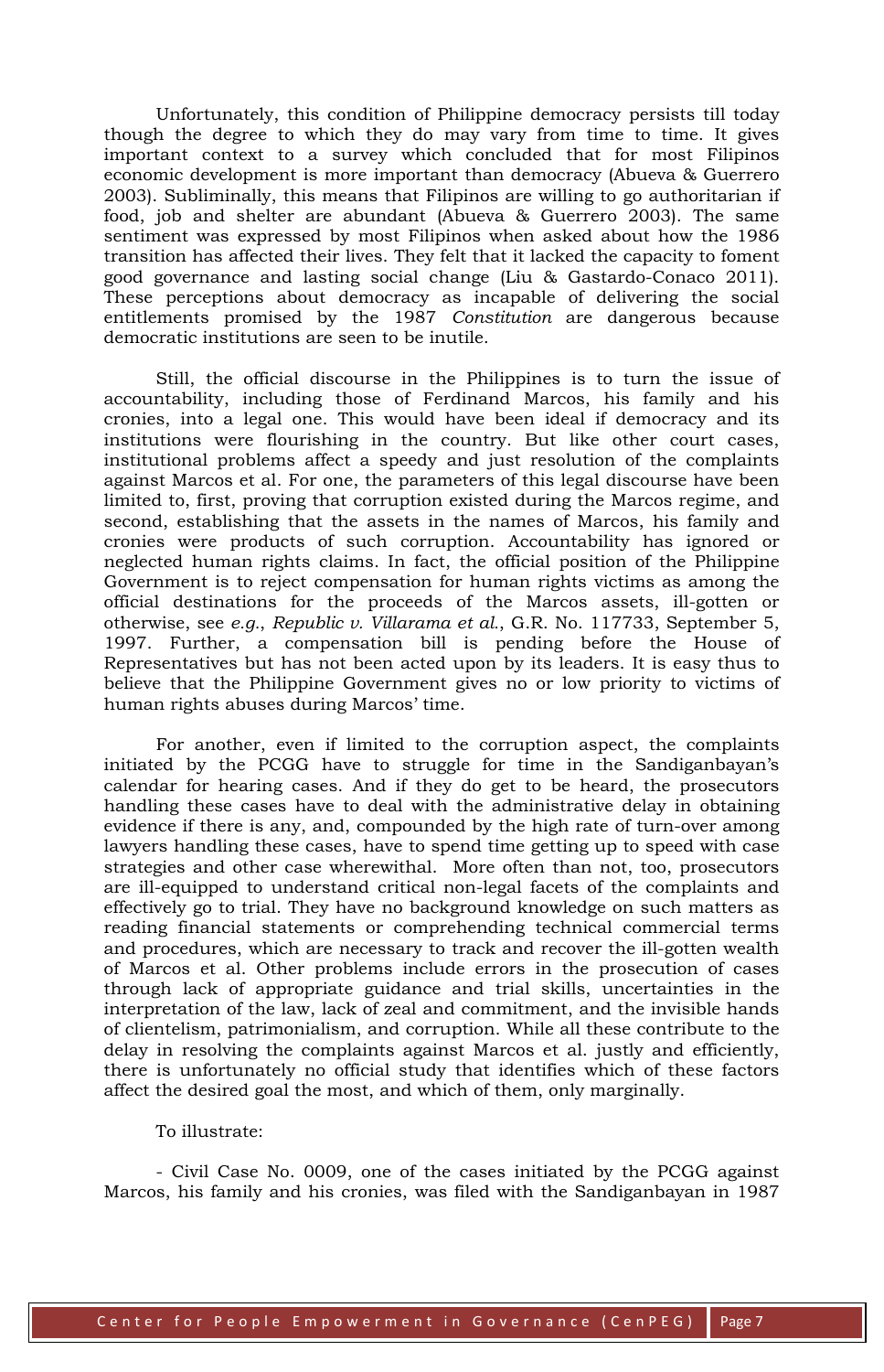but went through pre-trial only in 1996 all the way to 1997. Ordinarily, the pre-trial of a case takes place one month or at most three months after a case is filed in court, and the pre-trial itself does not last a year to complete but in just one or two hearing dates within just a month. For whatever reason, the PCGG through State prosecutors completed presenting its evidence in the year 2000, and as it was about to rest its case, remembered to make a late offer of one important piece of document that it omitted to introduce as evidence, the transcript of the deposition of a key witness. The Sandiganbayan refused to admit this document as one of the PCGG's evidence. In the year 2001, believing the importance of this document in the presentation of its case, the PCGG appealed the Sandiganbayan's refusal to the Supreme Court. Meanwhile, the proceeding before the Sandiganbayan was suspended to await the Supreme Court's action on the appeal. After ten long years, in 2011, the Supreme Court decided to deny the PCGG's appeal. It is only now that Civil Case No. 0009 is again being heard by the Sandiganbayan, and without the transcript of the deposition as evidence, a PCGG defeat might just as well be inevitable.

- In 1986 the PCGG sequestered the company Tourist Duty Free Shops, Inc. and froze all bank accounts of this company. In 1987 the PCGG filed with the Sandiganbayan Civil Case No. 0008 against Ferdinand Marcos, his wife and his business associates. In 2001 the same Sandiganbayan stopped the enforcement of the sequestration and freeze orders. Proceedings in Civil Case No. 0008 were suspended as the PCGG appealed to the Supreme Court the Sandiganbayan's order to stay the sequestration and freeze orders. After 10 years, in year 2011, the Supreme Court decided to reverse the order of the Sandiganbayan. It is only now that Civil Case No. 0008 may now be decided.

- In 1987 the PCGG initiated Civil Case No. 0011. It completed presenting its evidence, after proceedings before the Supreme Court, only on in the year 2010. Noticeable from this civil case is the recognition that "[g]iven the voluminous documents and papers involved in ill-gotten wealth cases, it was indeed unavoidable that in the course of trial certain documentary exhibits were omitted or unavailable by inadvertence, as what had happened in this case where the subject original documentary evidence were found misfiled in a different case folder." There must therefore be excellent records management in the prosecution of ill-gotten wealth cases.

- Civil Case No. 0014 was dismissed for failure of the PCGG to present evidence against the Ferdinand Marcos, his wife and his business associates.

The legal discourse has therefore failed on two fronts – as it continues to ignore the human rights violations that the Marcos regime had perpetrated, the corruption cases the PCGG initiated to forfeit the assets illegal acquired are also floundering.

To be sure, the PCGG has had some success in discharging its mandate. For example, properties were ceded to the PCGG, on behalf of the Philippine Government, in exchange for immunity from prosecution for the assignors. The assignors were former cronies of Ferdinand Marcos, *e.g.*, *City of Pasig v. Republic*, G.R. No. 185023, August 24, 2011; *Republic v. Sandiganbayan et al.*, G.R. No. 108292, September 10, 1993. Success was also registered through the use of the statutory presumption of when assets are deemed ill-gotten and the trial technique of summary judgment, which does not require the presentation of evidence through a regular trial, e.g., *Republic v. Sandiganbayan et al.*, G.R.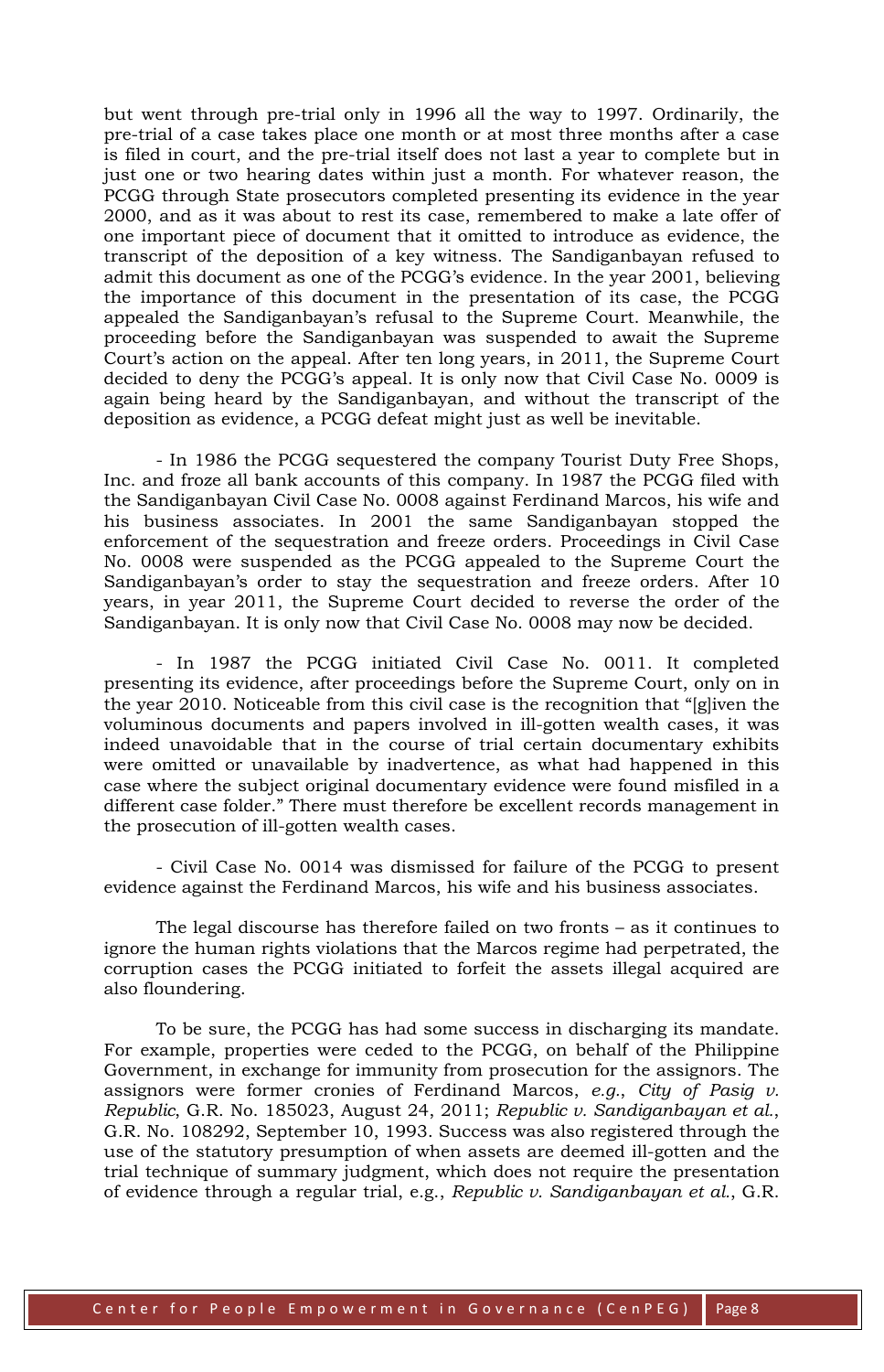No. 152154, July 15, 2003. These instances of recovery of wealth alleged to be ill-gotten stress the difficulty of proving this fact solely by the legal, especially a trial, process.

Chatterjee (2004) distinguishes between two conceptualizations of societies: civil society, where the theoretical popular sovereignty, rule of law and equal rights description of democracy are expounded but often contested, and political society, where protests are addressed on a political terrain quite divorced from, though legitimated by, normative democratic values. These typologies should be handy in resolving an impasse when seeking to recover proceeds of assets unlawfully acquired by deposed public officers not only for purposes of restoring faith in the justice system but also, though no less importantly, of preventing access by rogue leaders to resources to backstop their nefarious plans. As the Philippine experience shows, trusting this mission solely to the legal fiction of the rule of law and the theory of the supremacy of democratic institutions may result in tragic consequences. Interventions on the political terrain are indispensable – surely, the Marcos' cronies or associates would not have agreed to assign properties to the Philippine Government had the political movements lied low; the statutory presumption of ill-gotten wealth is not a product of law working above people and institutions, but of people working through institutions to make law. Significantly, human rights claims will not be forgotten even if ignored or neglected by institutions of the State.

The Philippine *Constitution*'s bias for societal accountability, i.e., a wide public place where "a robust civil society [has] militantly advanced the social and economic interests of the various disadvantaged sectors," has compensated the historical experience of weak institutional contestation, i.e., vertical and horizontal accountability (Rivera 2002). This is inevitable in a society like the Philippines where some 34 million Filipinos live in dire poverty under horrendous public fiscal position, where 40% of government budget goes to debt servicing alone and an active military mindset of intervention, or euphemistically called "nationbuilding" (Acop n.d.) pervades the thinking even of civilian leaders (Doronilla 2011). There are wide opportunities to rupture institutions so it makes sense to reserve at times the strength of the legal system in the hands of political contexts. Political society "occupies a unique interstitial ground between the highly concentrated powers of the state and the usually highly diffuse powers of popular sentiment, will, and mobilization. It provides the institutional channels, or lineaments, along which power flows, or becomes blocked and diverted" (Hearn 2001, p. 346).

Compensation of human rights claims by the violators themselves, howsoever their assets are denominated, should not be denied or ignored. Neither should they be left to legal discourse alone for their resolution. To begin with, it is both a matter of justice and a matter of lessons learned that should not be repeated, that the victims' victimization is acknowledged with something more than tokenism. To then Associate Justice (now Chief Justice) Ma. Lourdes A. Sereno (2010) of the Philippine Supreme Court, on typifying the importance of a truth commission, the overall need to shape collective memory about injustices done is motivated by several beneficial effects: to prevent impunity from taking place, where otherwise "might makes right" and recycling of oppressors because they have the wealth to do so become the norm; to reinforce the rule of law and educate peoples on the nature and extent of past wrongdoings; to give value to the utility and meaning of truth to those who have been aggrieved; to help society, especially the victims, to obtain the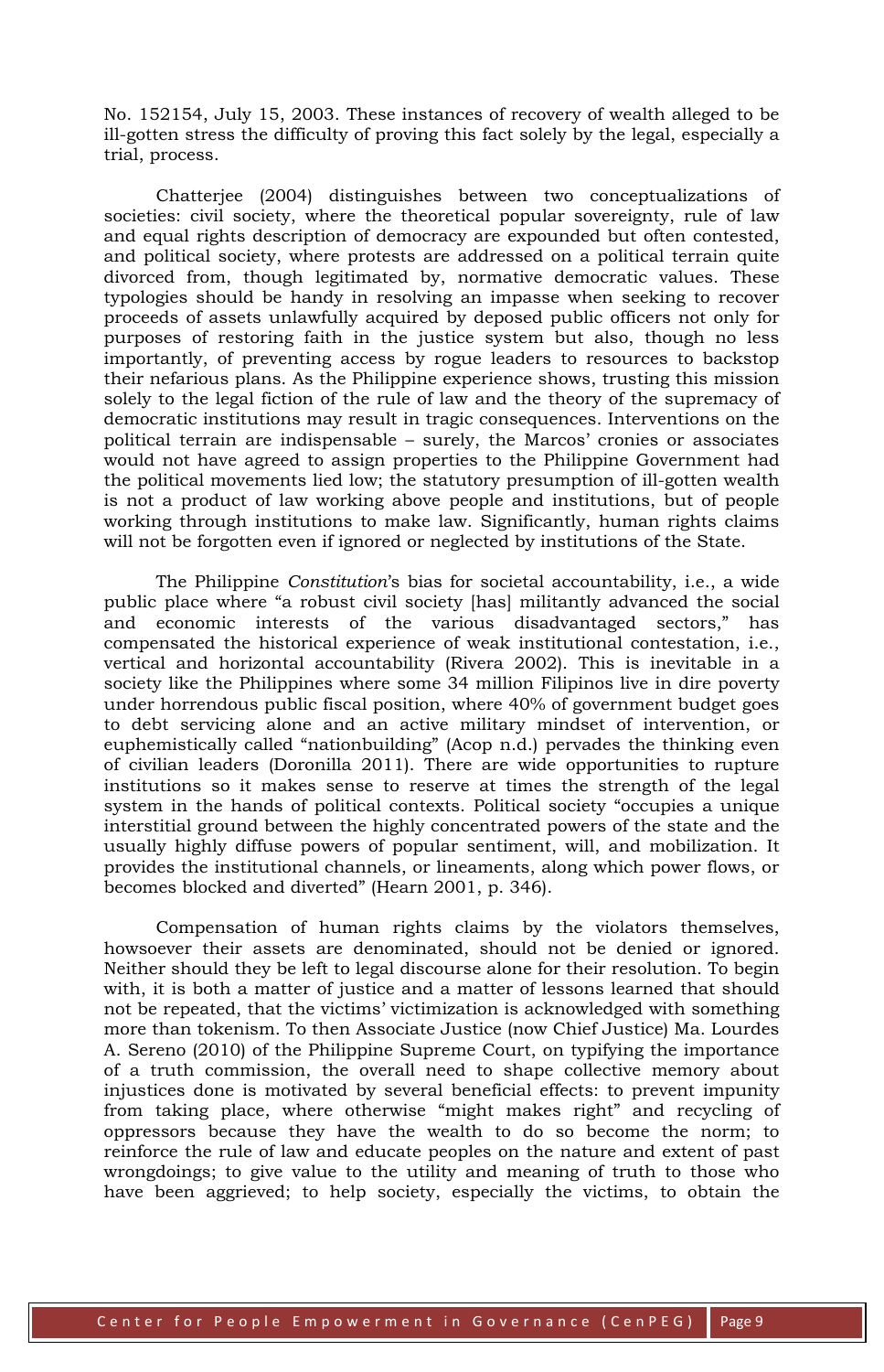courage to believe that a just society exists.2 The Philippine Chief Justice, quoting from Hom and Yamamoto, concludes:

> This disregard need not prevail. There is much value to be found in memory [and quoting from Hom and Yamamoto] x x x x

For many of the 10,000 Philippine citizens tortured and murdered for their political opposition to the former Ferdinand Marcos regime, reshaping memory became both a means to challenge injustice and a psychological end in itself. Consider the anguish of the family of Archimedes Trajano, a college student who posed a mildly critical question to Marcos's daughter at a forum and was whisked away, tortured for days, and thrown off a building. For his family, and thousands of others, there existed the need to create a new memory beyond the excruciating story of personal loss and suffering — a memory that included a sense of social justice and government accountability. To write this new memory collectively, many families, lawyers, bureaucrats risked much in the Philippines to aid the thirteen-year human rights multidistrict class action litigation in the United States.

There are some recommendations on how to avoid the delays that derailed the corruption cases against Ferdinand Marcos, his family and his cronies.3 These require State action. But equally important, the intersecting concerns of human rights, corruption and recovery of ill-gotten wealth could learn from the commitment and activism of social movements which broke the inertia of State passivity.

-

 $<sup>2</sup>$  She said: "Striking down efforts to give the public information regarding the misdeeds</sup> of powerful officials sends a signal of the continuing dominance of 'might makes right' and the futility of attempting to hold public officials accountable for their actions. Conversely, by carrying out investigations of the past actions of public officials, and by holding up its results to public scrutiny and criticism, the government reinforces respect for the rule of law and educate the people on the nature and extent of past wrongdoing. Moreover, the characterization of public discussion — the 'second forum' — as an inappropriate venue for the release of the PTC's findings devalues the utility and meaning that truth possesses for the aggrieved group, and denigrates the need for the construction and repair of the group's collective memory. Indeed, the Concurring Opinion implies that the PTC's influence on public perceptions — and consequently the shaping of the collective memory of Filipinos — will only instigate more injustice. To the contrary, the need to shape collective memory as a way for the public to confront injustice and move towards a more just society should not be diminished or denied. The Concurring Opinion disregards the significance to justice of what is seen and remembered and eliminates the vital role of the people themselves in 'constructing collective memories of injustice as a basis for redress.' This disregard need not prevail. There is much value to be found in memory  $x \times x$ "

 $3$  These are: a. There must be a strong and legally enforceable presumption of when wealth is deemed ill-gotten. b. The body tasked to enforce the build-up and prosecution of illgotten wealth cases must have as much power as the PCGG but given more resources and allowed to hire the best staff with legally binding commitments to stay for a minimum period of time. c. An efficient and fail-proof records-keeping must be put in place, always considering the probability of a long-drawn legal battle where a deluge of documents is inevitable. d. A dedicated court must be assigned for purposes of trying this type of cases. Appeals in the course of the proceedings must be disallowed; so must tactics, both those obviously dilatory and even merely tending to delay, be prohibited. If appeals are sanctioned, a deadline must be required for the resolution thereof.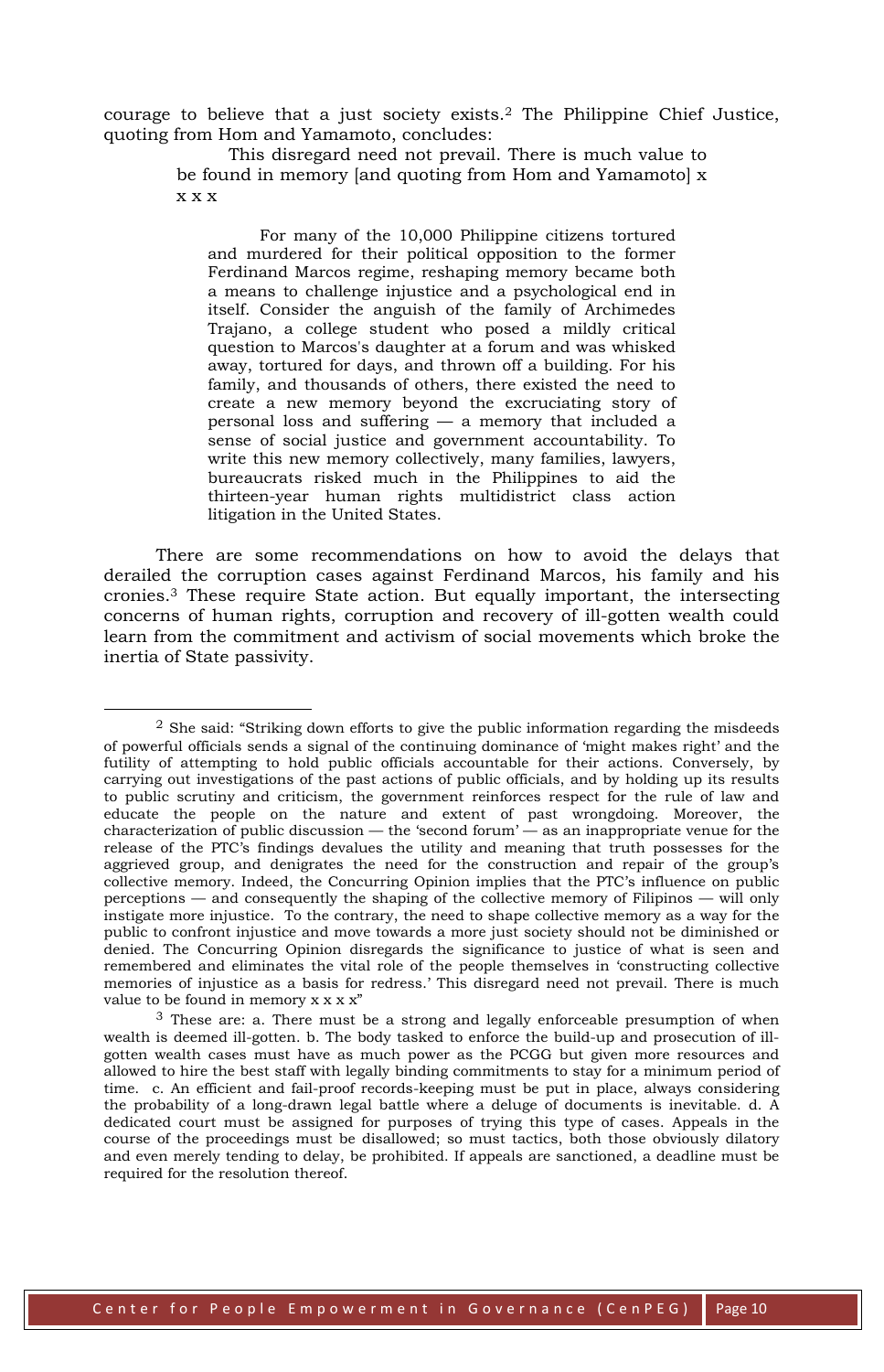To begin with, an adversarial court system may not be the best mechanism for resolving these issues. It is not improbable that the victims would once again feel victimized by the terrorizing atmosphere of a court hearing where the court or the judge must sit as a disinterested umpire. Other types, such as truth commissions and inquisitorial bodies, provided due process rights are respected, are more efficient and humane than the ones in place in the Philippines. Social movements must be at the forefront of laying the groundwork for such accountability forum. The latter cannot be left to official legal discourse to unravel. Social movements must also involve themselves in the consistent and incessant efforts to inform, educate and persuade the peoples about the importance and centrality to their lives of retrieving ill-gotten assets and of determining and writing the truth about human rights violations and corruption. Only then can significant progress be achieved.

In the Philippines, for example, the Center for People Empowerment in Governance has published a dictionary of the words used by rent-seeking officials and bribers to facilitate their illegal transactions and pursuits. This dictionary aims to expose and shame these corrupt individuals and keep the peoples' consciousness active and alive against graft and corrupt practices and the individuals who engage in them. Obviously, for parochial reasons, the Philippine Government would not have conceived of making this book available to anyone.

Human rights victims have successfully prosecuted a class action suit for damages against Ferdinand Marcos and his estate in Hawaii, United States.<sup>4</sup> They have been adjudged victims and compensation has been ordered. The US

<u>.</u>

 $4$  On May 9, 1991, a complaint was filed with the United States District Court (US District Court), District of Hawaii, against the Estate of former Philippine President Ferdinand E. Marcos (Marcos Estate). The action was brought forth by ten Filipino citizens who each alleged having suffered human rights abuses such as arbitrary detention, torture and rape in the hands of police or military forces during the Marcos regime. The Alien Tort Act was invoked as basis for the US District Court's jurisdiction over the complaint, as it involved a suit by aliens for tortious violations of international law. These plaintiffs brought the action on their own behalf and on behalf of a class of similarly situated individuals, particularly consisting of all current civilian citizens of the Philippines, their heirs and beneficiaries, who between 1972 and 1987 were tortured, summarily executed or had disappeared while in the custody of military or paramilitary groups. Plaintiffs alleged that the class consisted of approximately ten thousand (10,000) members; hence, joinder of all these persons was impracticable. The institution of a class action suit was warranted under Rule  $23(a)$  and  $(b)(1)(B)$  of the US Federal Rules of Civil Procedure, the provisions of which were invoked by the plaintiffs. Subsequently, the US District Court certified the case as a class action and created three (3) sub-classes of torture, summary execution and disappearance victims. Trial ensued, and subsequently a jury rendered a verdict and an award of compensatory and exemplary damages in favor of the plaintiff class. Then, on February 3, 1995, the US District Court, presided by Judge Manuel L. Real, rendered a Final Judgment (Final Judgment) awarding the plaintiff class a total of One Billion Nine Hundred Sixty Four Million Five Thousand Eight Hundred Fifty Nine Dollars and Ninety Cents (\$1,964,005,859.90). The Final Judgment was eventually affirmed by the US Court of Appeals for the Ninth Circuit, in a decision rendered on December 17, 1996. On May 20, 1997, the present petitioners filed Complaint with the Regional Trial Court, City of Makati (Makati RTC) for the enforcement of the Final Judgment. They alleged that they are members of the plaintiff class in whose favor the US District Court awarded damages. They argued that since the Marcos Estate failed to file a petition for certiorari with the US Supreme Court after the Ninth Circuit Court of Appeals had affirmed the Final Judgment, the decision of the US District Court had become final and executory, and hence should be recognized and enforced in the Philippines, pursuant to Section 50, Rule 39 of the Rules of Court then in force.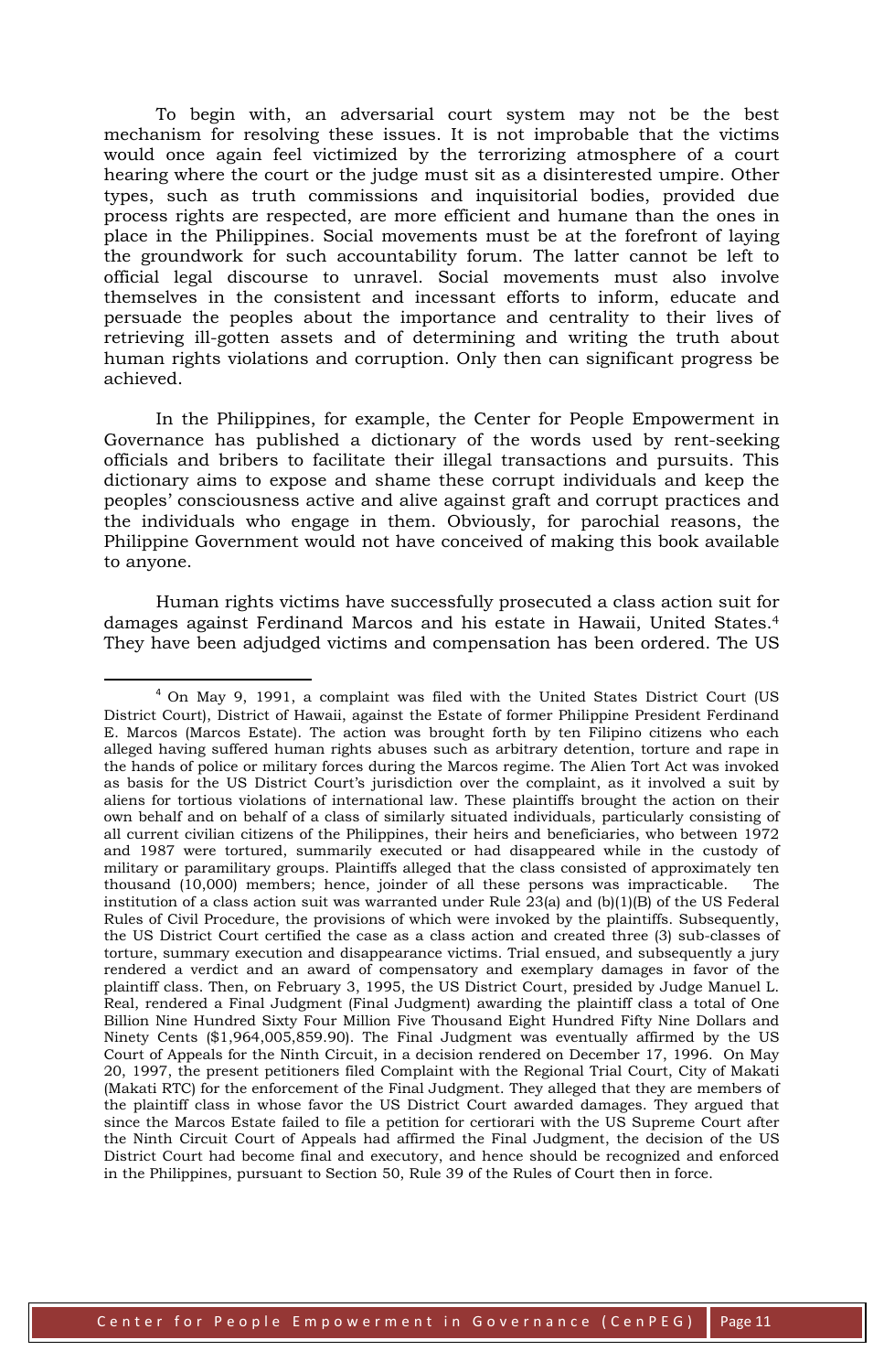Court's judgment is now before a Philippine second level court for its enforcement as a foreign judgment. The long journey by the indefatigable martyrs of Marcos' reign of terror is nearing its hopefully fruitful end – though a bit late because with their resources the Marcos family and their cronies are again back in power in the Philippines.

Another instance is when health workers detained by the military during the administration of then President Gloria Macapagal-Arroyo, on allegations that they were communist guerrillas, sued the former President and concerned military officers for damages. Their causes of action are violations of their human rights, specifically, against torture, illegal detention and manufacture of bogus evidence. The observation has been that the initiation of the means to exact public accountability for violations of human rights of suspected communist rebels in terms of criminal charges and disciplinary proceedings have become largely ineffective because of the unwillingness of government institutions to initiate much less decide favourably on such type of complaints. Private accountability like the civil case for damages against Macapagal-Arroyo et al. needed only the patience, resourcefulness and initiative of political society which are in abundant supply in the Philippines. What is more, as mentioned, hitting these wayward leaders at points where they can no longer recycle themselves as leaders, because their resources for doing so are taken away from them and distributed among their victims, prevents impunity from taking place. As it is, as the family and cronies of Ferdinand Marcos have been able to keep their wealth, they are now back in power in the Philippines. The case for damages of these health workers is awaiting trial.

As well, the killing of around a hundred individuals in Maguindanao, consisting of journalists, lawyers, NGO members, local politicians and their supporters, men, women and children, allegedly done by the clan of a local politician, which has strong links to then President Macapagal-Arroyo, with the aid of the clan's private armed group, is undergoing trial. While this is essentially a criminal case, it is replete with claims for damages and several orders for the freezing of the clan's wealth, supposedly ill-gotten. This case illustrates a wonderful image of seeking accountability through the activism of social movements and an endeavour to destroy the political clout of the clan by depriving them of their financial and economic resources that have in the past been used to buy off witnesses and grease the wheels of justice to turn in their favor. Indeed, strong political society pressure has moved legal discourse to abandon a normative reaction, which is to lump this criminal case with ordinary criminal cases, and instead to treat this case of paramount importance, in local parlance, "the trial of the century," and give it all the resources it needs for its efficient and effective resolution without compromising the rights of all to due process.

Undoubtedly, the mobilization of public opinion is necessary when domestic democratic normative institutions are weak. This mobilization is important for two reasons – it helps unclog the systemic deficiencies in an adversarial legal system by marshalling resources to avoid the usual route; and it focuses attention against corrupt tyrants so they may never again return to power by freezing their assets and in distributing them among their victims obtain real individual justice for each of them. It is hoped that official discourse, legal or otherwise, would one day help in accomplishing the goals that social movements have attained. *For sure, the effort is gargantuan, it is quite like making love in times of the cholera – so sweet but so laborious if not*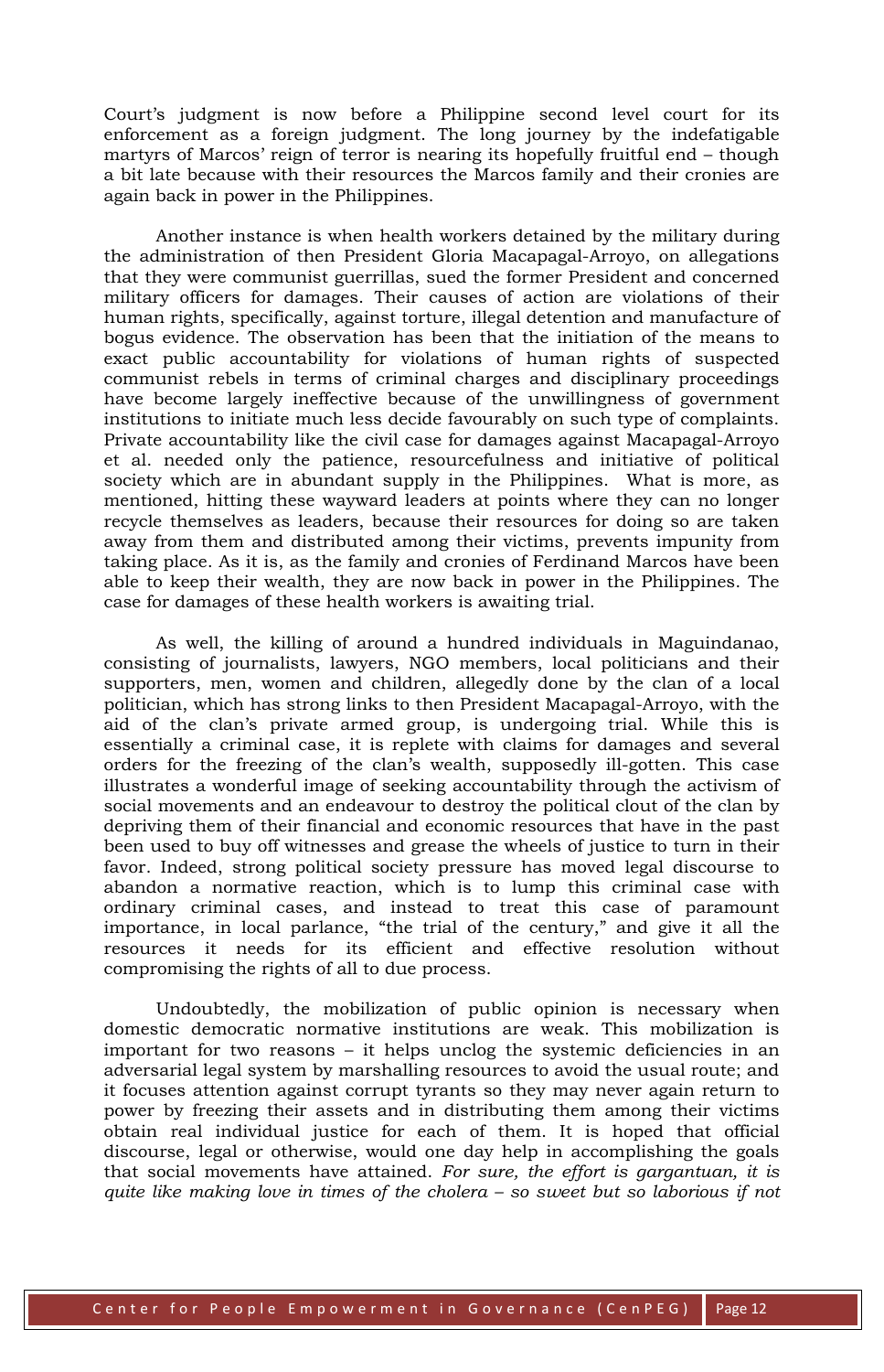*deadly. But unless the power base of corrupt tyrants is challenged and they are deprived of the resources to make a comeback, injustice and impunity will be recycled time and time again. Only their names and faces, if at all, will change, but the oppression will haunt ceaselessly.*

## **References**

- Shin, Doh Chull, 'The Third Wave in East Asia: Comparative and Dynamic Perspectives', Taiwan Journal of Democracy (2008), Volume 4, No. 2.
- Leftwitch, A. (1993), 'Governance, Democracy and Development in the Third World' *Third World Quarterly*, Vol. 14, No. 3, 605-624.
- Dahl, Robert A. (1998) Ch. 4. What is Democracy, *On Democracy*. New Haven: Yale UP, pp.35-43.
- Nanda, Ved P. (2006) The "good governance" concept revisited, *Annals of the American Academy of Social Science*, Vol.603, pp.269-283.
- O'Donnell, G. 1994 'Delegative Democracy', *Journal of Democracy* 5(1): 55-69.
- Portes, Alejandro (1998) Social Capital: Its Origins and Applications in Modern Sociology", *Annual Review of Sociology* 24:1–24.
- Hearn, Jonathan (2001) "Taking Liberties: Contesting Visions of the Civil Society Project." *Critique of Anthropology* 21:339-360.
- Appadurai, A. (2007) 'Hope and Democracy', *Public Culture* 19(1): 29-34.
- Huntington, Samuel P., 1991. The Third Wave: Democratization in the Late Twentieth Century. Norman: University of Oklahoma Press. Katulondi. Kabasubaba, June 14, 2005. 'Africa's garden of democracy', [http://www.opendemocracy.net.](http://www.opendemocracy.net/)
- Armony, A. C., and H. E. Schamis (2005), Babel in Democratization Studies, *Journal of Democracy*, 16(4): 113-28.
- Paley, J. (2002) 'Toward an Anthropology of Democracy', *Annual Review of Anthropology* 31: 469-96.
- Doronila, A 2011, 'Stand-off in Fortress Tripoli unlike EDSA 1', *Philippine Daily Inquirer*, viewed 12 September 2012, [http://global.factiva.com.ezproxy2.library.usyd.edu.au/ha/default.aspx.](http://global.factiva.com.ezproxy2.library.usyd.edu.au/ha/default.aspx)
- Diokno, B. (2009), 'New President, old challenges', Business World Publishing Corporation, s1/4.
- Rustow, D 1970, Transitions to Democracy: Toward A Dynamic Model, *Comparative Politics 3* pp. 337-363.
- Liu, J & Gastardo-Conaco, C 2011, *Theory and Methods of a Representational Approach to Understanding Social Movements: The Role of the EDSA Revolution in a National Psychology of Protest for the Philippines*, Springer Science+Business Media,  $viewed$  12 September 2012, [http://www.springerlink.com/content/m57g2278115214n2/fulltext.pdf.](http://www.springerlink.com/content/m57g2278115214n2/fulltext.pdf)